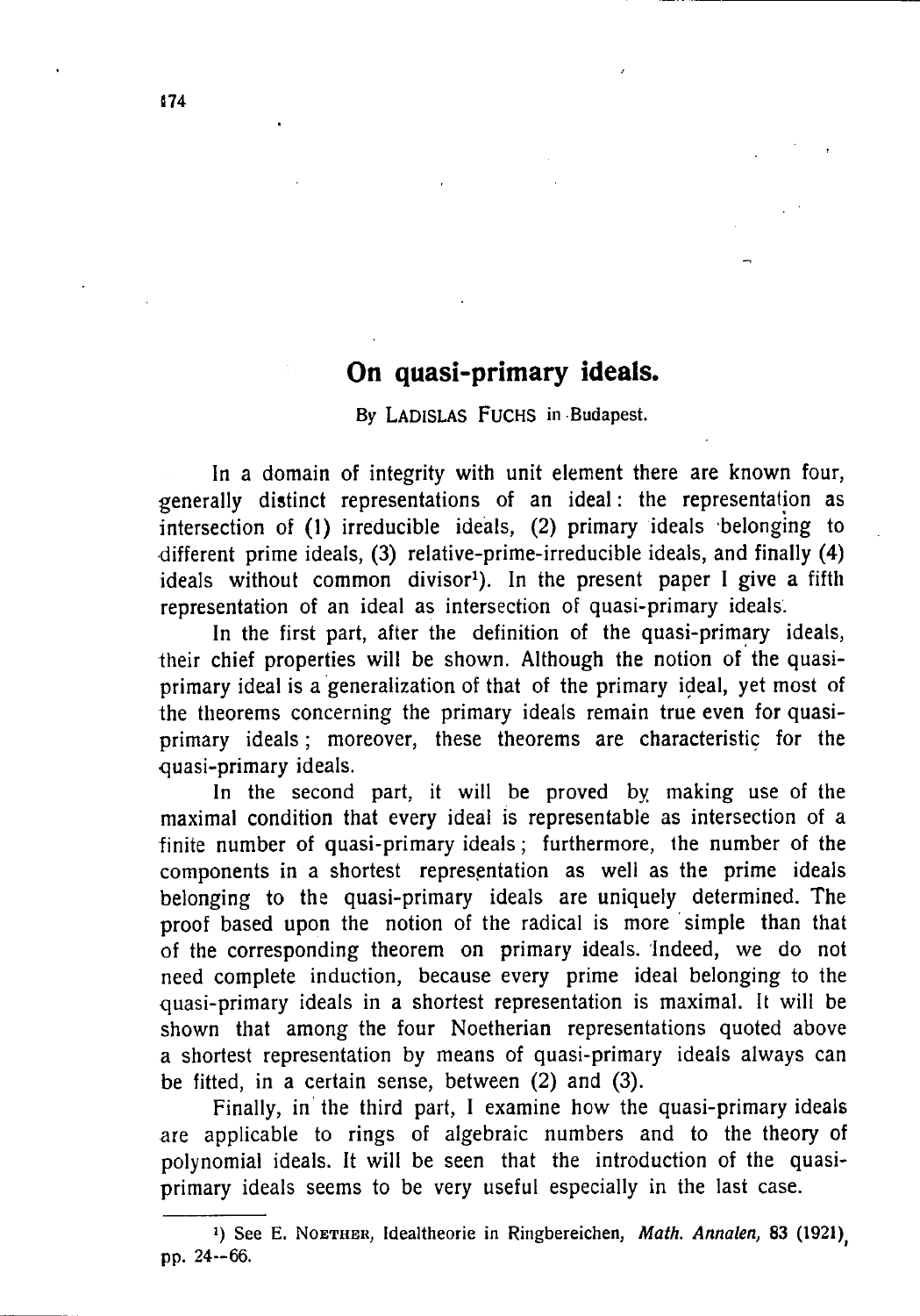#### L. Fuchs: Quasi-primary ideals. 175

#### **§ 1. The quasi-primary ideals.**

**Let be a domain of integrity<sup>2</sup> ) with unit element in which the maximal condition is satisfied. (The elements of W shall be denoted with Greek letters.)** 

**Definitio n 1.** *The ideal* **q** *of the ring* **3t** *is quasi-primary, if the congruence*  $\alpha\beta \equiv 0$  (q) *implies that among the powers*  $\alpha^r$  *and*  $\beta^s$  *there exists one which is*  $\equiv$   $O(q)$ ; *i. e.*  $\alpha \beta \equiv$   $O(q)$  and  $\alpha \equiv$   $O(q)$  for every r *imply the existence of an s such that*  $\beta^* \equiv 0$  (q).

**The definition can be expressed also in the following form: q is quasi-primary if at least one of two conjugate divisors of zero<sup>a</sup> ) of the**  residue-class ring  $\mathfrak{R}^t \mathfrak{q}$  is nilpotent<sup>4</sup>).

**Evidently, the definition of the quasi-primary ideals is more symmetrical than that of the primary ideals; furthermore, it is evident that every primary ideal is at the same time quasi-primary too; but it will be seen that the conversion is not always true: there exist quasiprimary ideals which are not primary.** 

**From the maximal condition we obtain that every quasi-primary**   $\alpha$  also *strong*; i. e. if  $\alpha \equiv 0$  (q), but  $\alpha \equiv 0$  (q) for every *r*, then there exists an s so that  $b \equiv 0$  (q). The proof runs as follows.

The ideals a and 6 have finite bases (this follows immediately from the maximal condition):  $a = (\alpha_1, \dots, \alpha_n)$  and  $b = (\beta_1, \dots, \beta_n)$  $\mathbf{r} = (\mathbf{a}_1, \mathbf{b}_2, \mathbf{c}_3, \mathbf{d}_4, \mathbf{d}_5, \mathbf{d}_7, \mathbf{d}_8, \mathbf{d}_9, \mathbf{d}_9, \mathbf{d}_9, \mathbf{d}_9, \mathbf{d}_9, \mathbf{d}_9, \mathbf{d}_9, \mathbf{d}_9, \mathbf{d}_9, \mathbf{d}_9, \mathbf{d}_9, \mathbf{d}_9, \mathbf{d}_9, \mathbf{d}_9, \mathbf{d}_9, \mathbf{d}_9, \mathbf{d}_9, \mathbf{d}_9, \mathbf{d}_9, \mathbf{d$ **respectively.** Now, for every *r* we have  $\alpha = 0$  (q), thus there is an  $\alpha$ 

which has no power in the fucul q. Indeed, supposing we should have  $a_i' \equiv 0$  (q) for  $i = 1, ..., n$ , then choose  $r = \sum_i (r_i - 1) + 1$  and so  $a^r = (\ldots, a_1^{t_1} \ldots a_n^{t_n}, \ldots) \equiv 0$  (q), because at least for one *i* we have  $t_i \ge r_i$ . This is a contradiction to our hypothesis that  $a^{\prime} \ne 0$  (q) for every *r*. Now, for this  $\alpha_j$  by hypothesis  $\alpha_j \beta_l \equiv 0 \pmod{l-1,\ldots,m}$ ; but  $\alpha_j \equiv 0 \pmod{q}$ for every *t*, consequently there exists an  $s_i$  such that  $\beta_i^{s_i} \equiv 0 \quad (i = 1, ..., m)$ . Let  $s = \sum^{m} (s_i - 1) + 1$ , then  $\delta^s \equiv 0$  (q), q. e. d.

It is well known that the elements which have a power in the ideal a, form an ideal, the radical<sup>5</sup>) of a. Now we shall prove that the **ideal a, form an ideal, the radical<sup>5</sup> ) of a. Now we shall prove that the quasi-primary ideals can be defined by means of their radical as follows.** 

2 ) I. e., a commutative ring without divisors of zero.

*l*  $a \neq 0$  and  $b \neq 0$  are conjugate divisors of zero if  $ab = 0$ .

4 ) I. e., one of its powers is zero.

<sup>5</sup>) For the notion of the radical see W. KRULL, *Idealtheorie* (Berlin, 1935), p. 6. If r is the radical of a, then of course  $a \subseteq r$ .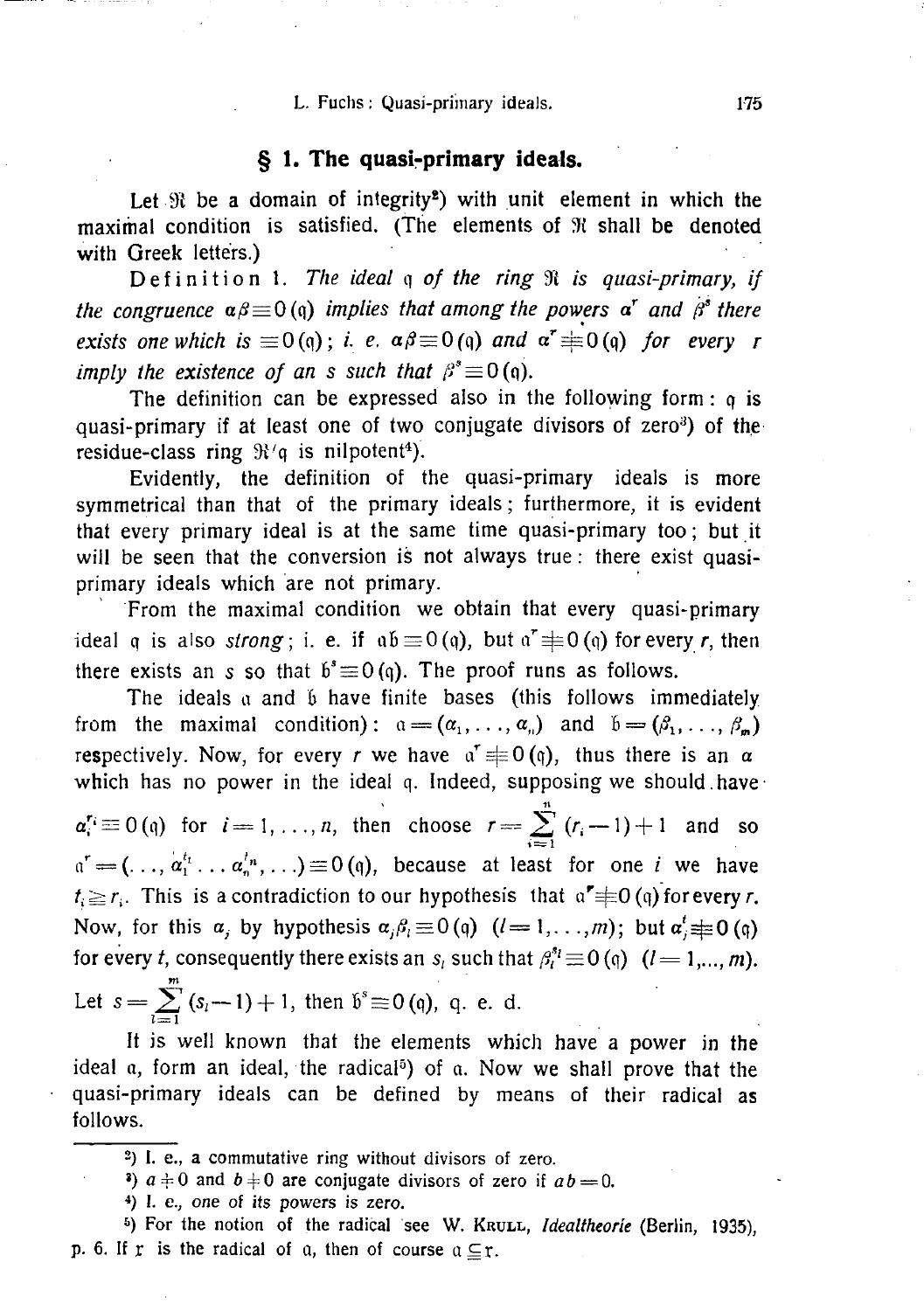176 L. Fuchs

Definition 2. An ideal is quasi-primary if its radical is prime. Let p be the radical of the quasi-primary ideal q. If  $\alpha \beta \equiv 0$  (p) **but**  $\alpha \neq 0$  (v), then there exists an integer *t* for which  $\alpha^t \beta^t = 0$  (q), but  $a^{tr} \equiv 0$ (q) for every r; hence  $\beta^{r} \equiv 0$ (q); i. e.  $\beta \equiv 0$ (p). Therefore pis **prime in fact, p is the prime ideal belonging to the quasi-primary ideal q.** 

**Conversely, let the prime ideal p be the radical of the ideal q.**  If  $\alpha\beta \equiv 0$  (q) but  $\alpha^r \equiv 0$  (q) for every *r*, then  $\alpha\beta \equiv 0$  (p), but  $\alpha \equiv 0$  (p) **and this leads to the congruence**  $\beta \equiv 0$  **(p). Consequently**  $\beta^* \equiv 0$  **(q), that is to say, q is in fact quasi-primary, q is a quasi-primary ideal belonging to the prime ideal p.** 

**Of course, the primary ideals have also the property that their radical is prime, but an ideal, the radical of which is prime, is not necessarily primary. An instance is given by** VAN DER WAERDEN**<sup>5</sup> ) : in the ring** of the polynomials  $a_0 + a_1x + \ldots + a_nx^n$ , where the  $a_i$  are rational **integers and**  $a_1$  **is divisible by 3, the ideal**  $q = (9x^2, 3x^3, x^4, x^5, x^6)$  **is not primary** (because  $9x^2 \equiv 0$  (q) and  $9^r \not\equiv 0$  (q) for every *r*, but  $x^2 \not\equiv 0$  (q), **though its radical**  $p = (3x, x^2, x^3)$  is prime.

As the radical of a and that of  $\alpha^t$  are identical,  $\alpha^t$  is quasi-primary **if and only if a is quasi-primary too. Thus every power of a prime ideal as well as that of a primary or a quasi-primary ideal is quasiprimary ; but a power of a prime ideal must not be primary; see the above instance of VAN DER WAERDEN where**  $q = p^2$ **.** 

**From the second definition of the quasi-primary ideals it is evident that the least common multiple of the quasi-primary ideals**   $\mathfrak{q}_1, \ldots, \mathfrak{q}_r,$ 

$$
\mathfrak{m}=[\mathfrak{q}_1,\ldots,\mathfrak{q}_r]
$$

**is quasi-primary if and only if the least common multiple of the prime ideals p; belonging to the quasi-primary ideals q,,** 

$$
\mathfrak{r}=[\mathfrak{p}_1,\ldots,\mathfrak{p}_r]
$$

**is prime<sup>7</sup> ). The intersection of a finite number of prime ideals is prime only if one of them is a multiple of the others<sup>8</sup> ); thus we have the following result:** 

**Theorem 1.** The ideal  $m = [q_1, \ldots, q_r]$  is quasi-primary if and *only if among the prime ideals*  $\psi_i$  *there is a*  $\psi_k$  *such that*  $\psi_k \equiv 0$  ( $\psi_i$ )  $(i=1,\ldots,r)$ .

1 ) The radical of the 1. c. m. of ideals is the 1. c. ni. of the radicals.

<sup>8</sup>) If  $[p_1, \ldots, p_r] = p$  is prime, then  $p_1 \ldots p_r \equiv 0(p)$ , hence  $p_k \equiv 0(p)$  for a k, in consequence of the prime-property of p. Thus  $p_i = p \subseteq p_i$ .

c ) B<sup>L</sup> . VAN DEK WAERDEN , *Moderne Algebra,* vol. 11 (Berlin, 1940), p. 27.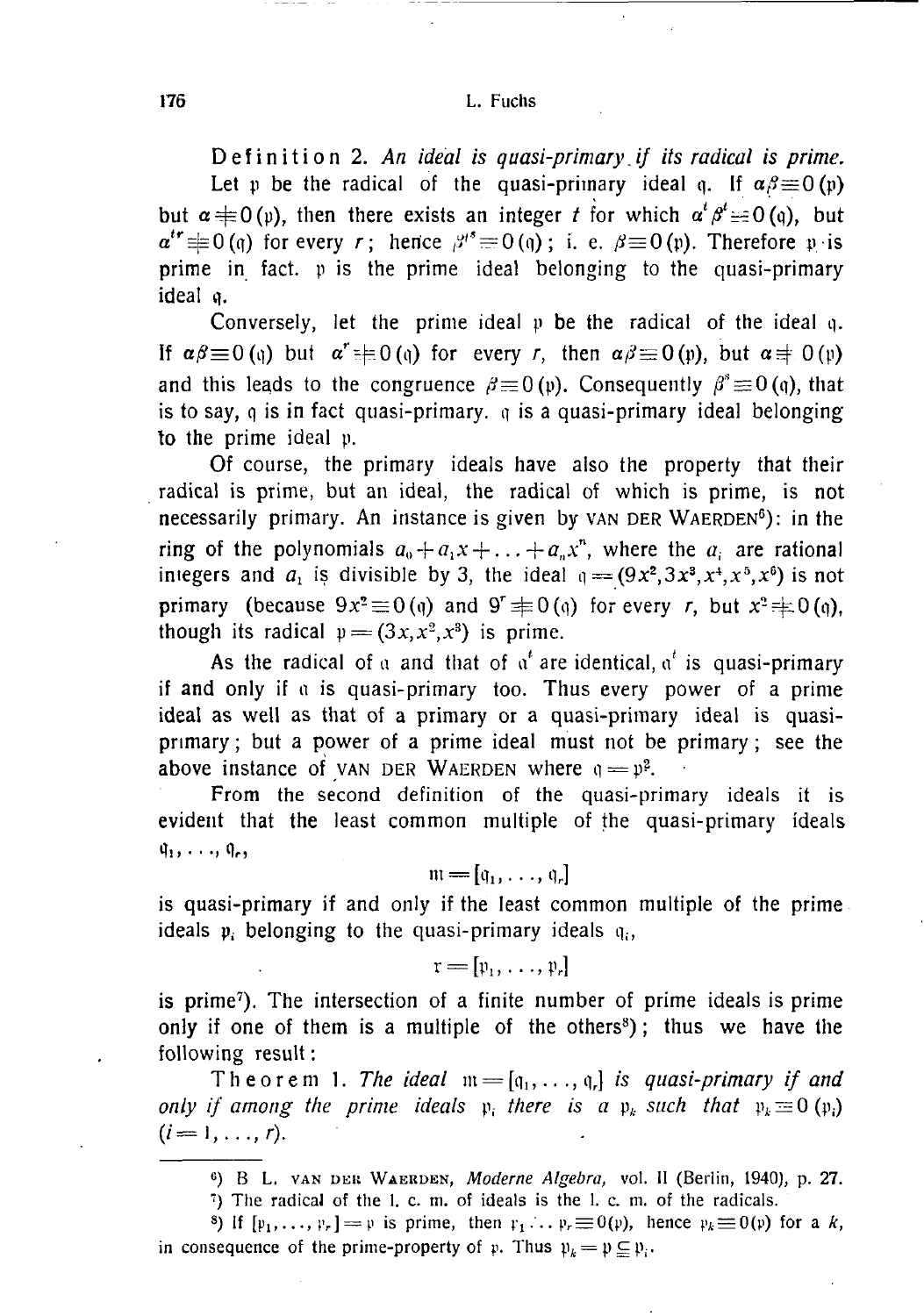#### Quasi-primary ideals. 177

**By making use of the maximal condition we can prove the** 

**Theore m 2.** *A power of the prime ideal* **p** *belonging to the quasi-primary ideal* **q** *is a multiple of* **q :** 

$$
\mathfrak{p}^r\!\equiv\!0\,(\mathfrak{q}).
$$

Taking  $p = (y_1, \ldots, y_p)$ , the basis-elements  $y_q$  have a power in the *V*  ideal q:  $\gamma_q^i \equiv 0$  (q). Let *r* have the value  $r = \sum_{q=1}^{\infty} (r_q - 1) + 1$ . Now

$$
\mathfrak{p}^r = (\ldots, \gamma_1^{s_1} \ldots \gamma_n^{s_n}, \ldots) \equiv 0 \text{ (q)}
$$

 $\int$   $p$  v spara  $\int$  $\sum s_q = r$ , because at least for one of the subscripts q we have  $s_q \ge r_q$ .

The least *r* for which  $p^r \equiv 0$  (q), is called the *exponent* of q.

**We see that the prime idea! p belonging to the quasi-primary ideal q has the property:** 

$$
p^r \subseteq q \subseteq p.
$$

**This relation is characteristic for p: if q is quasi-primary, p' is prime and**  $p'$   $\subseteq q \subseteq p'$ , then p' is the radical of q. Indeed, if p is the **radical of q, we have** 

 $\mathfrak{p}^r \subseteq \mathfrak{q} \subseteq \mathfrak{p}'$ , hence  $\mathfrak{p} \subseteq \mathfrak{p}'$ 

**and** 

 $p'^{r'} \subseteq q \subseteq p$ , hence  $p' \subseteq p$ ,

whence  $p' == p$  is obtained.

**The relation (1) is characteristic even for quasi-primary ideals**  if  $\psi$  is prime and  $\psi \subseteq \phi \subseteq \psi$ , then q is quasi-primary. Moreover, we can **prove the** 

**Theore m 3.** *If* **q,** *and* **q2** *are quasi-primary ideals belonging to the same prime ideal*  $p$  *and*  $q_1 \subset q' \subset q_2$ *, then*  $q'$  *is also quasi-primary belonging to the prime ideal* **p.°) .** 

The radical  $p'$  of  $q'$  is divisor of the radical  $p$  of  $q_1$ , because the elements of p have a power in  $q_1$  and so a fortiori in  $q'$ , i. e.  $p \subseteq p'$ ; similarly, the elements of p' have a power in  $q_2$ , that is  $p' \subseteq p$ . Consequently, we have  $p' = p$ . This means, the radical of  $q'$  is prime; thus **q' is in fact quasi-primary.** 

It follows from theorem 3 that a relation  $q^t \subset q^r \subset q$  implies the **quasi-primary property of q' provided that q is quasi-primary.** 

**It is interesting to note that the quasi-primary ideals can be characterized in rings with maximal condition by theorems 2 and 3 as** 

$$
12\,
$$

<sup>&</sup>lt;sup>3</sup>) This theorem is not true for primary ideals. It does not follow even from the hypothesis  $p^r \subseteq q^r \subseteq p$  that q' is primary. See the above example of VAN DER WAERDEN;  $p^2 = q \subset p$ .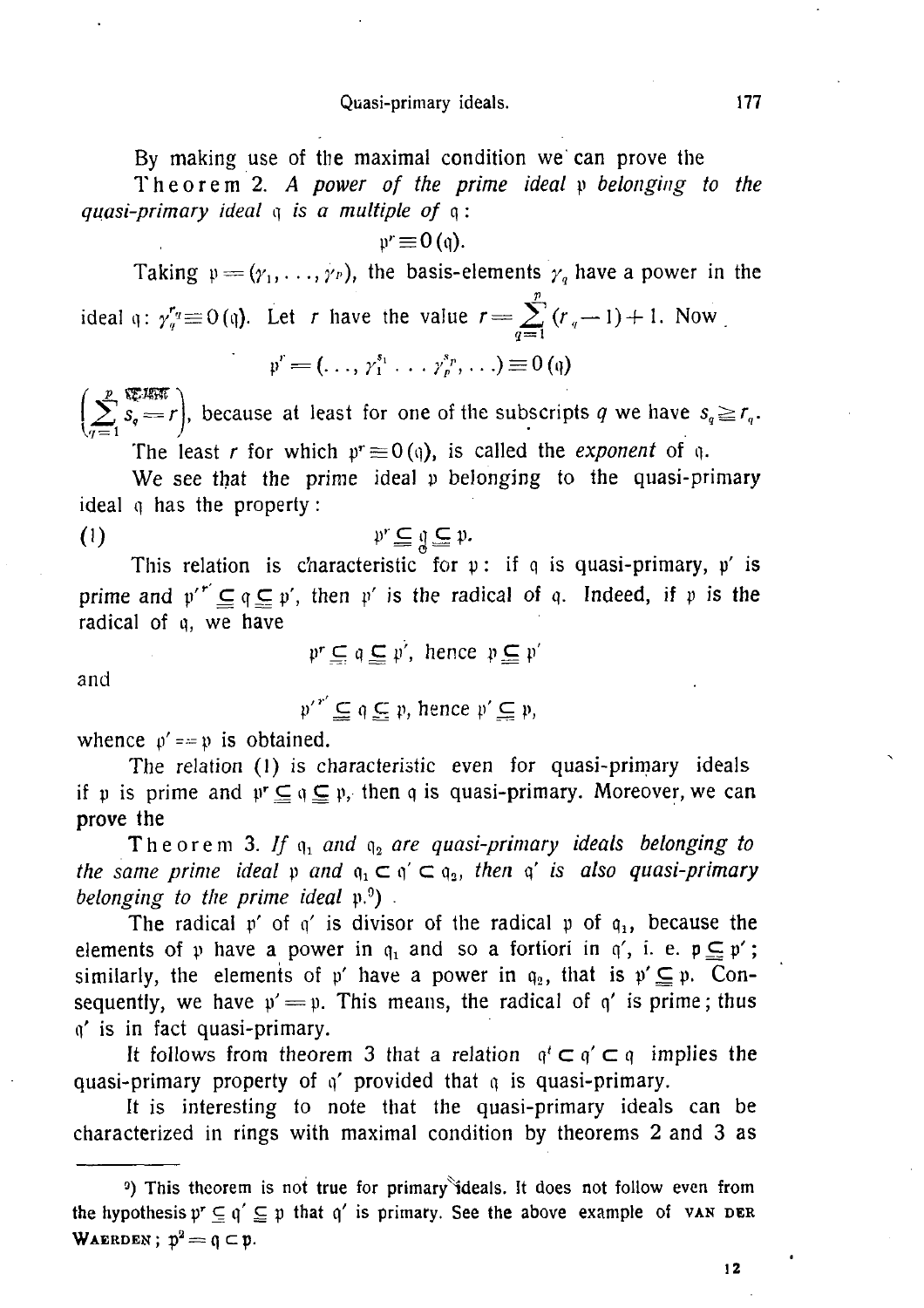follows. *A quasi-primary ideal is either a power of a prime ideal or an intermediate ideal between two powers of one and the same prime ideal.* 

The following theorem has no analogue in the theory of the primary ideals<sup>10</sup>).

Theorem 4. If  $q_1$  and  $q_2$  are quasi-primary ideals belonging to *the prime ideals*  $\mathfrak{p}_1$  and  $\mathfrak{p}_2$  respectively, and  $\mathfrak{p}_1 \subseteqq \mathfrak{p}_2$ , then  $\mathfrak{q} = \mathfrak{q}_1 \mathfrak{q}_2$  is *also quasi-primary belonging to the prime ideal* **p,.** 

**Taking**  $p_1^{r_1} \subseteq q_1 \subseteq p_1$  and  $p_2^{r_2} \subseteq q_2 \subseteq p_2$ , furthermore observing the **evident facts that**  $p_1^{r_1+r_2} \subseteq p_1^{r_1} p_2^{r_2}$  **and**  $p_1 p_2 \subset p_1$ **, we have for**  $q = q_1 q_2$  **the relation** 

$$
\mathfrak{p}_1^{r_1+r_2} \subseteq \mathfrak{p}_1^{r_1} \mathfrak{p}_2^{r_2} \subseteq \mathfrak{q} \subseteq \mathfrak{p}_1 \mathfrak{p}_2 \subset \mathfrak{p}_1.
$$

**Hence we obtain by theorem 3 that q is quasi-primary and indeed, its radical is p,.** 

**It** is **also worth remarking that the hypothesis of theorem** 4 **also**  implies that the greatest common divisor of  $q_1$  and  $q_2$ ,  $(q_1, q_2)$ , is quasi**primary belonging to the prime ideal p2. In fact,** 

$$
\mathfrak{q}_2 \subseteq (\mathfrak{q}_1, \mathfrak{q}_2) \subseteq (\mathfrak{p}_1, \mathfrak{p}_2) = \mathfrak{p}_2
$$

and by theorem 3,  $(q_1, q_2)$  is quasi-primary.

### **§ 2. The representation of an ideal by means of quasi-primary ideals.**

**An ideal is called** *reducible,* **if it is the least common multiple of two of its proper divisors, and is called** *irreducible,* **if it is not reducible.** 

**E.** NOETHER**<sup>1</sup> ) proved that- every ideal is the intersection of a finite number of irreducible ideals, if the maximal condition is satisfied. Every irreducible ideal is primary and so a fortiori quasi-primary; hence we have** 

**Theore m 5.** *Every ideal is the intersection of a finite number of quasi-primary ideals.* 

**A representation of the ideal a as least common multiple of quasiprimary ideals,** 

$$
\mathfrak{a}=[\mathfrak{q}_1,\ldots,\mathfrak{q}_s],
$$

**is** *shortest,* **if none of the q, can be omitted and none of the inter**sections  $[q_i, \ldots, q_{i_p}]$   $(p > 1)$  is quasi-primary.

**Now omit the superfluous q; of a given quasi-primary representation of a. and contract the quasi-primary ideals belonging to the** 

IO) We can refer to the above example of VAN DER WAERDEN; pp is not primary.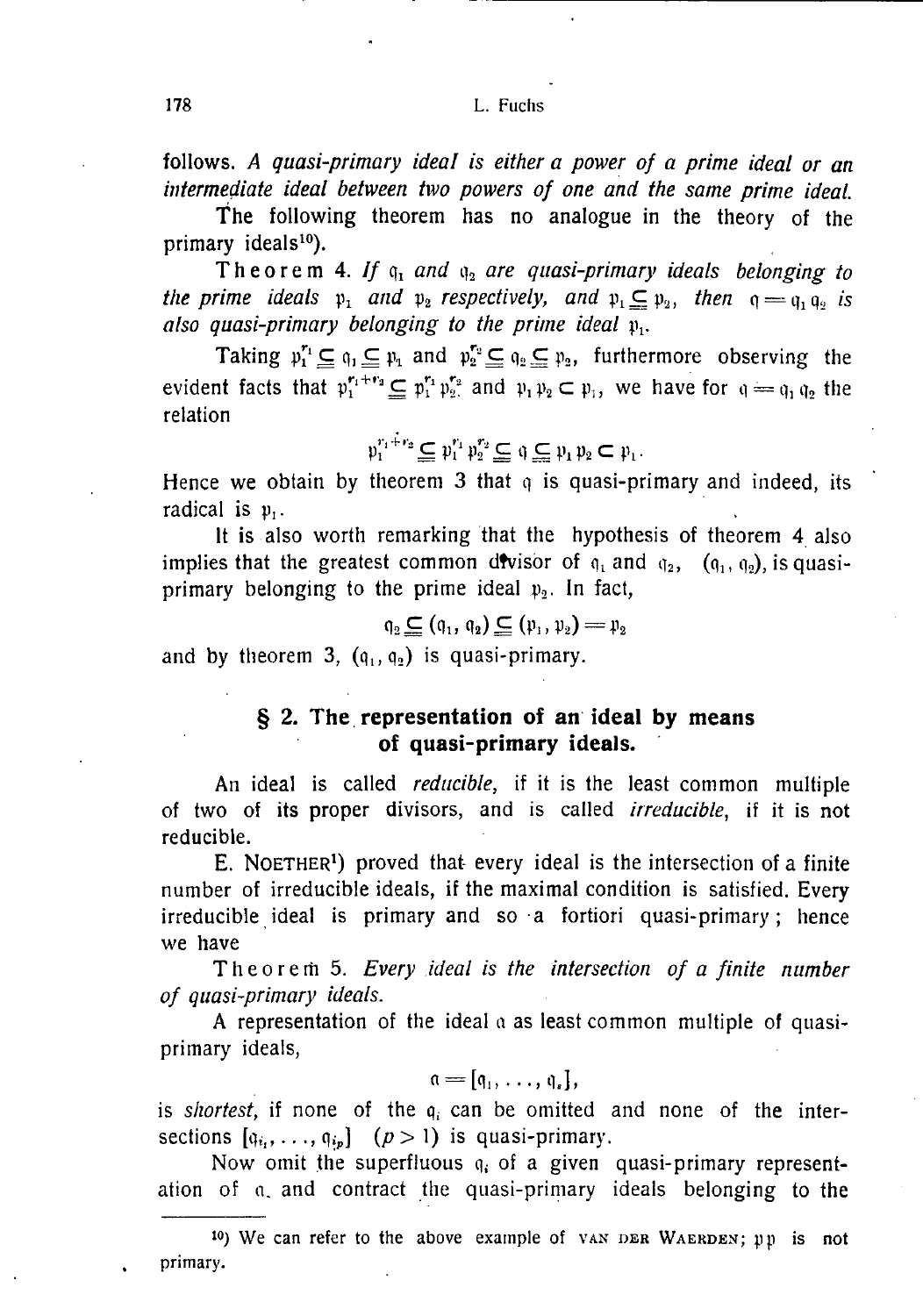**non-minimal prime ideals of a with a quasi-primary ideal belonging to such a minimal prime ideal of a which has the non-minimal prime ideal as its divisor. In this way always quasi-primary ideals are obtained. Proceeding thus, after a finite set of contractions we get a shortest representation of a as intersection of quasi-primary ideals.** 

**The prime ideals belonging to the quasi-primary ideals which occur in a shortest representation of a have the property that none of them is either a multiple or a divisor of another of them. Indeed, in the opposite case a contraction is possible.** 

For two shortest representations of a the following theorem holds: **Theorem 6.** Supposing that  $\mathfrak{a} = [\mathfrak{q}_1, \ldots, \mathfrak{q}_s] = [\mathfrak{q}'_1, \ldots, \mathfrak{q}'_r]$  are two *shortest representations of the ideal a as intersection of quasi-primary ideals; then s = r and the prime ideals* **p,** *belonging to the quasi-primary ideals q. must be, without regard to their order, identical to the prime ideals* **p'** *belonging to the quasi-primary ideals* **q'.** 

**This theorem is our main result; it can be proved as follows. The radical r of a is of the form** 

$$
\mathbf{r}=[\mathbf{p}_1,\ldots,\mathbf{p}_r]^\top
$$

**and at the same time of the form** 

 $r = [\mathfrak{p}'_1, \ldots, \mathfrak{p}'_r].$ 

**The identity of these representations is to be shown.** 

**From these two forms of r no prime ideal can be omitted, because by hypothesis the representations of a are shortest ones. Indeed, in the two representations of a the prime ideals belonging to the quasi-primary ideals are the different minimal prime ideals of a; thus e. g.** 

$$
[\mathfrak{p}_{i_1},\ldots,\mathfrak{p}_{i_p}]\equiv 0\quad([\mathfrak{p}_{i_1},\ldots,\mathfrak{p}_{i_p}])
$$

is impossible if  $i_{\mu} \neq i'_{\mu'}$  for every  $p' = 1, \ldots, p$  and every  $q' = 1, \ldots, q$ . For now  $p_{i_1} \ldots p_{i_p} \equiv 0$  ( $p_{i'_1}$ ) and so, say,  $p_{i_1} \equiv 0$  ( $p_{i'_1}$ ), i. e. because of  $p_k \neq p_{k_1}$ ,  $p_{k_2}$  would not be minimal. This is contradiction to the **hypothesis that the representations of a are shortest ones.** 

**Now, if in the above two forms of r the prime ideals would be different, then at least in one of these forms a maximal prime ideal would be found which occurs only in one of the forms. Indeed, let p be such a prime ideal e. g. in the first representation of r which does not occur in the second one. The other prime ideals of the first representation of r are not divisors of p. If p has no divisor even among the prime ideals of the second representation of r, then already we**  have found a suitable prime ideal. If p has a divisor p' among the p;, **then p' must be a proper divisor of p because of p and p' being**  different ideals. This  $p'$  has a divisor neither among the  $p'$ , nor among **the p;. The first part of our last statement is evident, the second one**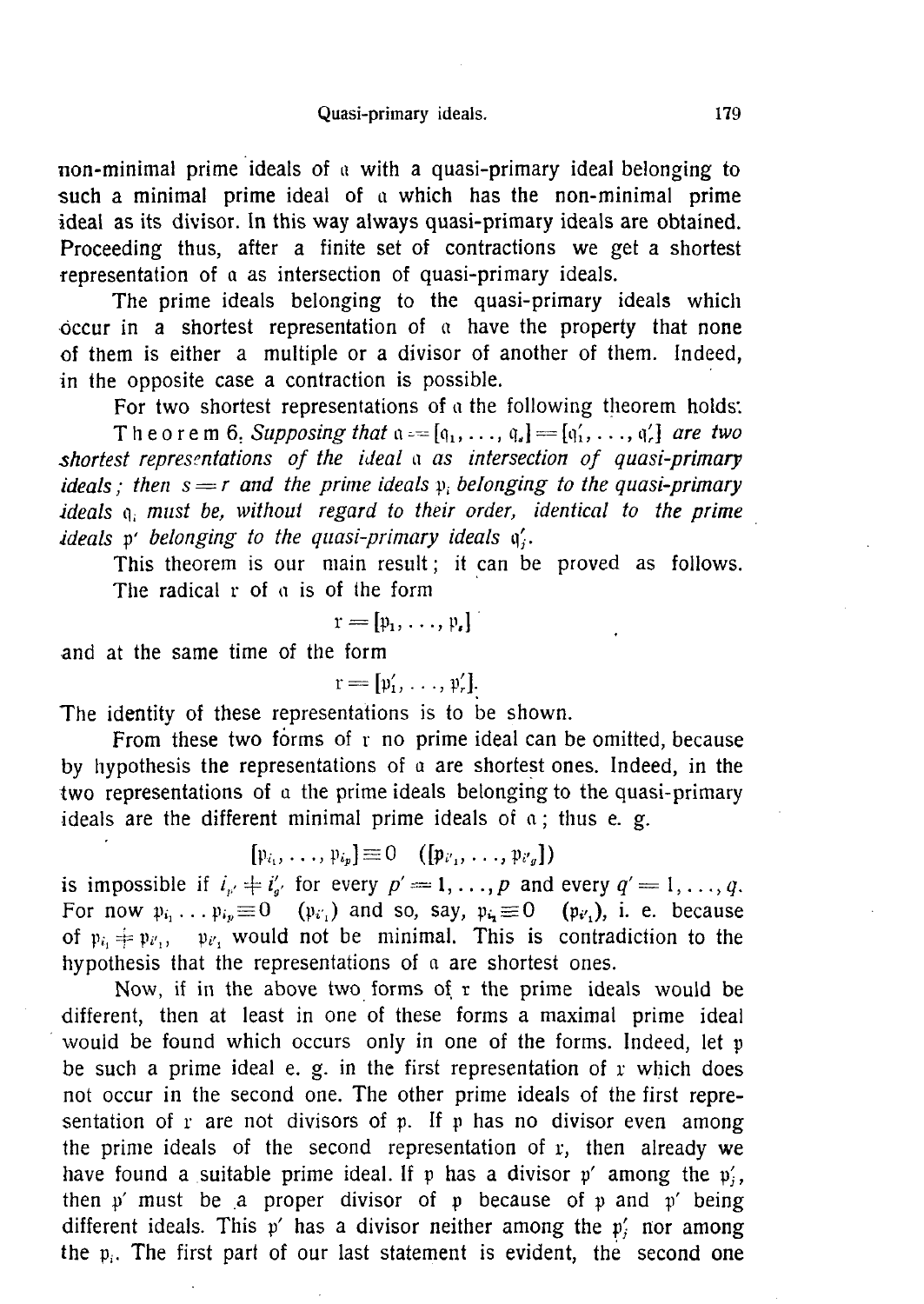**is also clear, because the divisor of p' would be a divisor of p and)**  such an ideal does not exist among the  $p_i$ . This means, if the prime **ideals of the two forms of r are different, then there exists a maximal prime ideal, e. g.**  $p_1$ **, which occurs only in one of the two forms of r.** 

We consider this  $\varphi_1$  and form the ideal-quotient  $x : \varphi_1 : \mathbb{I}$ 

$$
\mathfrak{r}: \mathfrak{p}_1 = [\mathfrak{p}_1: \mathfrak{p}_1, \ldots, \mathfrak{p}_s: \mathfrak{p}_1] = [\mathfrak{p}'_1: \mathfrak{p}_1, \ldots, \mathfrak{p}'_r: \mathfrak{p}_1].
$$

If p is prime and  $p_1 \not\equiv 0(p)$ , then  $\gamma p_1 \equiv 0(p)$  implies  $\gamma \equiv 0(p)$ , this**means**  $\psi : \psi_1 \rightleftharpoons \psi$  if  $\psi_1 \rightleftharpoons 0$  ( $\psi$ ). Therefore,

$$
r : \mathfrak{p}_1 = [\mathfrak{0}, \mathfrak{p}_2, \ldots, \mathfrak{p}_s] = [\mathfrak{p}'_1, \ldots, \mathfrak{p}'_r] = r
$$

*(o* is the unit ideal of  $\mathfrak{R}$ ). Consequently,  $\mathfrak{p}_1$  is superfluous in the first: **form of r. It follows from this contradiction that the prime ideals are the same in both forms of r.** 

**Thus we have proved theorem 6.** 

We shall give also another proof of our theorem 6 by making **use of the similar theorem concerning the primary ideals<sup>12</sup>). The representation of a as intersection of primary ideals be already known ::** 

 $a = [q_1^*, \ldots, q_n^*].$ 

**This representation can be considered as a representation of a as intersection of quasi-primary ideals. From this representation a shortest quasi-primary representation is obtained by contracting certain primary ideals. This process is similar to that at the beginning of this sectioa and so we need not repeat it. From the uniquely determined prime ideals belonging to the primary ideals in the primary representation of** n, **only the minimal prime ideals of** a, **determined also uniquely,, remain, as the prime ideals belonging to the quasi-primary ideals in a shortest representation. Thus our theorem 6 is proved again<sup>12</sup>).** 

**From the representation of a as intersection of primary ideals the representation as intersection of relative-prime-irreducible ideals is. obtained as follows<sup>13</sup>). Starting from a primary component of a, we take all the primary components belonging to such a prime ideal which, is multiple or divisor of the prime ideal belonging to the original primary component; then take all the primary components, the prime ideal of which is multiple or divisor of a prime ideal belonging to a primary component obtained formerly, etc. The intersection of all the primary components of a obtained in this way is a component of**  $\alpha$  **instances its representation as intersection of relative-prime-irreducible ideals.** 

11) For the notion of the ideal-quotient and its properties, see e.g. B. L. van: DER WAERDEN, loc. cit.<sup>6</sup> ), p. 24.

<sup>12</sup>) See E. NOETIIER, loc. cit.<sup>1</sup> ), p. 44, and B. L. VAX DER WAEKDEN, loc. cit.<sup>6</sup>), p 35. - Our second proof is not of general validity, it will do only for quasiprimary representations got by contracting primary components!

<sup>13</sup>) This process is given by E. NOETHER; see her paper <sup>1</sup>), pp.  $47 - 48$ .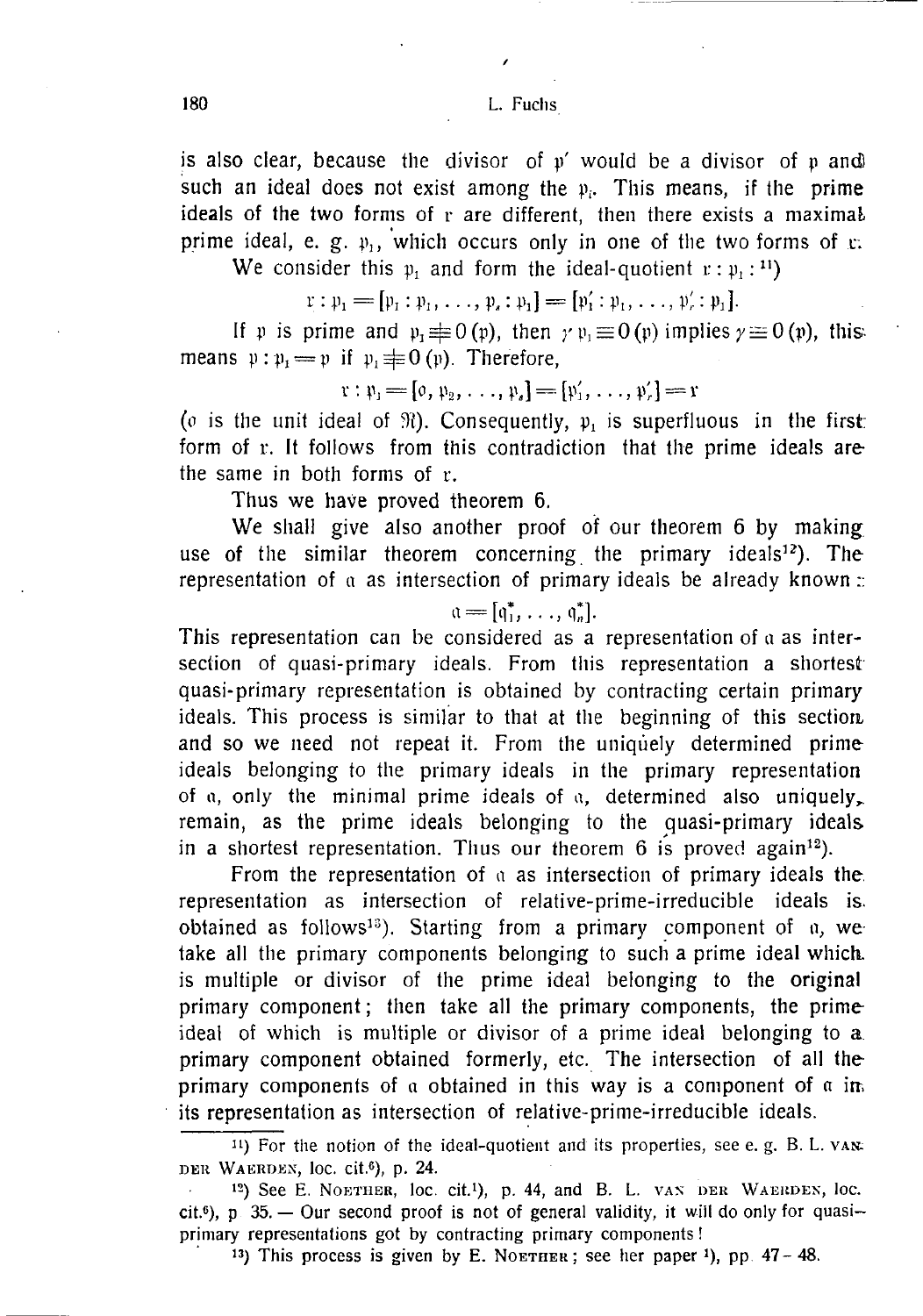#### Quasi-primary ideals. **181**

**From the preceding process it is evident that the primary ideals belonging to the same quasi-primary component of a belong also to the**  same component of a in its representation as intersection of relative**prime-irreducible ideals. Therefore, the representation as least common multiple of relative-prime-irreducible ideals is obtained by contracting •certain quasi-primary ideals of a shortest quasi-primary representation. So, it is shown that there exists a representation of a as intersection of quasi-primary ideals as an intermediate one between the representations by means of primary and relative-prime-irreducible ideals.** 

**Now, in order to illustrate that the representation of an ideal as intersection of quasi-primary ideals differs, in general, both from the primary representation and from the relative-prime-irreducible represent- -ation, let us consider the ring of the polynomials in** *x* **and** *y* **with coefficients in a commutative field.** 

**In this ring the ideal** 

$$
\mathfrak{a}=(x^2y,xy^2)
$$

**is not quasi-primary, because its radical,**  $(xy)$  **is not prime, a has the primary representation** 

$$
a = [(x), (y), (x^2, y^2)],
$$

where the ideals  $(x)$  and  $(y)$  are prime, and  $(x^2, y^2)$  is primary belonging **to the prime ideal**  $(x, y)$ **.** 

From the radicals of the primary components of a it is clear that **both**  $[(x), (x^2, y^2)] = (x^2, xy^2)$  and  $[(y), (x^2, y^2)] = (x^2y, y^2)$  are quasi**primary ; hence we have for a the quasi-primary representations:** 

 $\mathfrak{a} = [(x), (x^2y, y^2)] = [(x^2, xy^2), (y)] = [(x^2, xy^2), (x^2y, y^2)]$ 

**•with the prime ideals** *(x)* **and (y) respectively.** 

On the other hand, the process of NOETHER used above shows **that a is** *a* **relative-prime-irreducible ideal itself.** 

**This example states that the quasi-primary representation of an ideal is, in general, different from the others and so, indeed, we have •a right to consider the representation of an ideal by means of quasiprimary ideals as a fifth one.** 

## **§ 3. Applications to the theory of algebraic rings and polynomial ideals.**

In the first part of this final section, we examine how our results **change, if we suppose besides the maximal condition further axioms, especially<sup>14</sup>):** 

<sup>14</sup>) These axioms are those of B. L. VAN DEP. WAERDEN, loc. cit.°), p. 84. For the notion of entirely-closed ("ganz-abgeschlossen"), see ibidem, p. 78.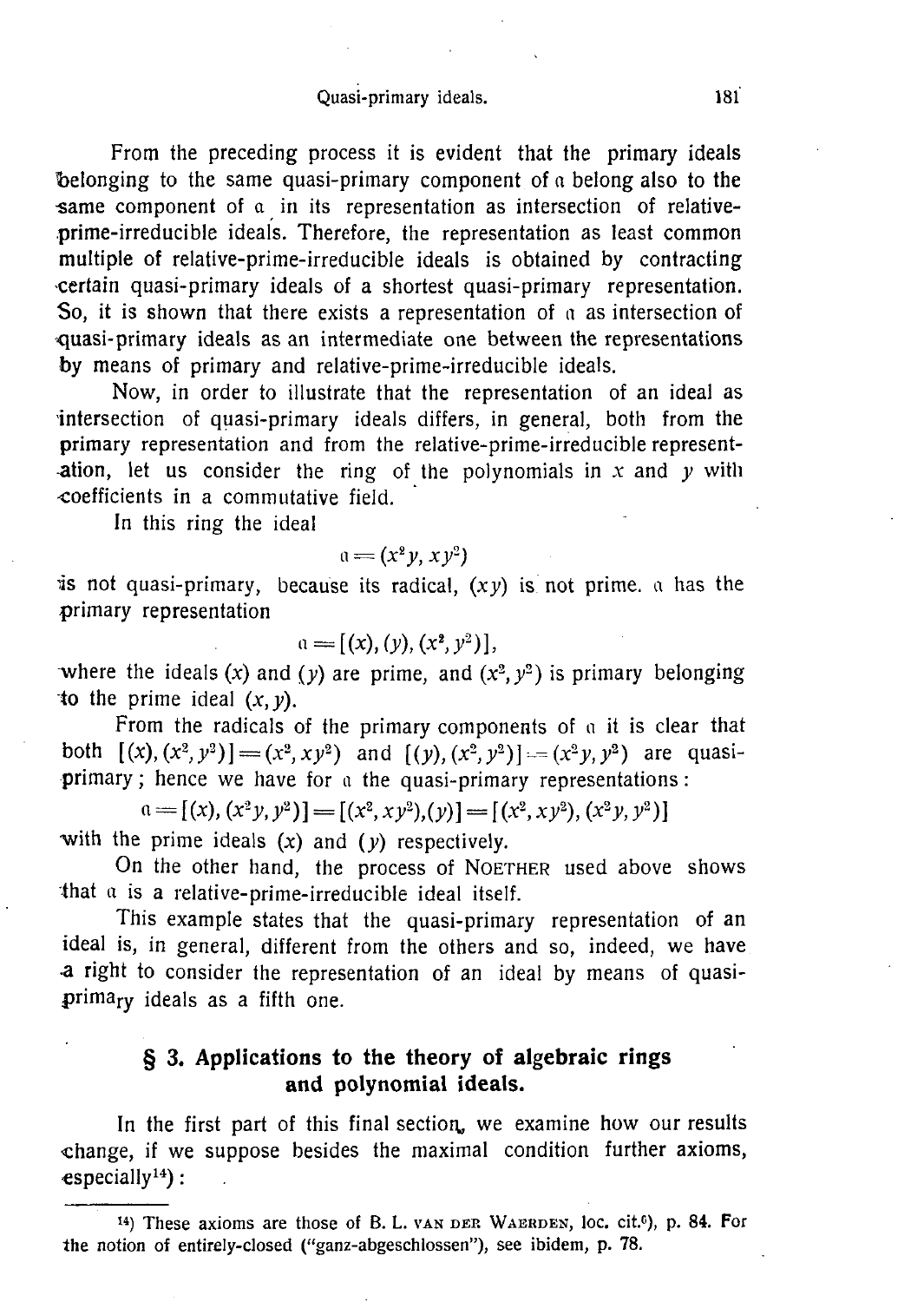*' I. every prime ideal is maximal in ;* 

II. the ring  $\Re$  is entirely-closed in its quotient-field.

In the first case the following theorem will be applied.

**Theore m 7.** *If the prime ideal* **p** *belonging to the quasi-primary ideal*  $\frak{q}$  *is maximal in*  $\mathcal{R}$  *(i. e. has no proper divisor), then*  $\frak{q}$  *is primary.* 

**Let us consider the representation of q as intersection of primary ideals:** 

$$
\mathfrak{q}=[\mathfrak{q}_1^*,\ldots,\mathfrak{q}_t^*]\,;\,
$$

**q is quasi-primary, so its radical** 

$$
\mathfrak{p} = \left[\mathfrak{p}_1, \ldots, \mathfrak{p}_t\right]
$$

is prime ( $\mathfrak{p}_t$ , belongs to  $\mathfrak{q}_t^*$ ). This is possible only in the case  $\mathfrak{p}_t = ... = \mathfrak{p}_t - \mathfrak{p}_t$ . **because p has no proper divisor. Now q is primary as the least common multiple of the primary ideals q\* belonging to the same prime ideal p.<sup>15</sup>)** 

**Thus, if axiom I is true, every quasi-primary ideal is at the sametime primary. Now, the intersection of the (quasi-) primary ideals belonging to different prime ideals is their product<sup>16</sup>), therefore, every ideal is the product of a finite number of (quasi-) primary ideals,** 

$$
\mathfrak{a}=\mathfrak{q}_1\ldots\mathfrak{q}_n
$$

**and the prime ideals**  $p_i$  **belonging to**  $q_i$  **(i = 1,...,s) are uniquely determined.** 

**In the case II the following theorem is obtained.** 

**Theore m 8.** *Every quasi-primary ideal is quasi-equal<sup>11</sup>) to a or to a power of a prime ideal, if axiom II holds.* 

**A quasi-primary ideal has at most one** *upper™)* **prime ideal as divisor; so q is quasi-equal to o or to a product of equal upper prime ideals according as the prime ideal p belonging to q is not upper or it is. In the latter case the quasi-primary ideal is quasi-equal to a power of a prime ideal, q. e. d.** 

**If in the ring 9t the axioms I and II are simultaneously satisfied, then the principal theorem of the theory of ideals holds:** *every ideal is: the product of a finite number of uniquely determined prime-idealpowers.* 

**Finally, we shall apply our results to ideals of a polynomial ring**  with coefficients in a commutative field<sup>19</sup>).

15) See B. L. VAN DER WAERDEN, loc. cit.<sup>6</sup>), p. 32.

 $16)$  See B. L. VAN DER WAERDEN, loc. cit.<sup>6</sup>), p. 45.

 $17)$  See B. L. VAN DER WAERDEN, loc. cit.<sup>6</sup>), p. 93.

<sup>18</sup>) See B. L. VAN DER WAERDEN, loc. cit.<sup>6</sup>), p. 96; he calls it "höheres. Ideal".

19) The basis-theorem of HILBERT (see e. g. B. L. VAN DER WAERDEN, loc.  $cit.6$ ), p. 18) states that in this polynomial ring the maximal condition is satisfied.  $-$ The rudiments of the theory of polynomial ideals see ibidem, § 91.